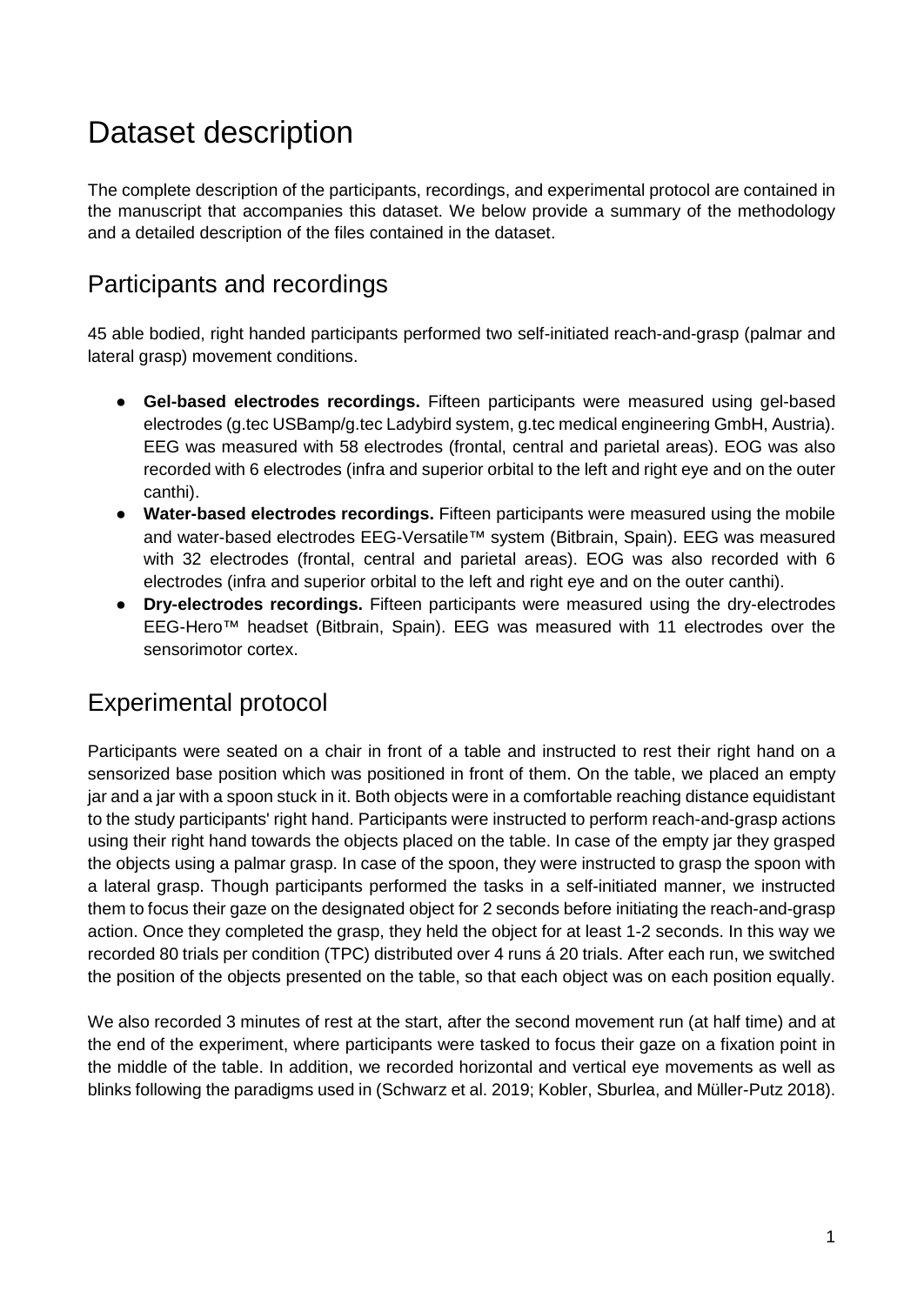| #              | Task type                                                 | Duration (min) |
|----------------|-----------------------------------------------------------|----------------|
| 1              | Rest recording                                            | 3              |
| $\overline{2}$ | Visual guided paradigm (eye movements)                    | 2              |
| 3              | Reach-and-grasp task (Run 1, 20 trials/condition)<br>$-7$ |                |
| 4              | Reach-and-grasp task (Run 2, 20 trials/condition)<br>$-7$ |                |
| 5              | 3<br>Rest recording                                       |                |
| 6              | Visual guided paradigm (eye movements)                    | 2              |
| $\overline{7}$ | Reach-and-grasp task (Run 3, 20 trials/condition)         | $-7$           |
| 8              | Reach-and-grasp task (Run 4, 20 trials/condition)         | $-7$           |
| 9              | Rest recording                                            | 3              |
| 10             | Visual guided paradigm (eye movements)                    | 2              |

**Table 1: Tasks executed for each participant in the study.**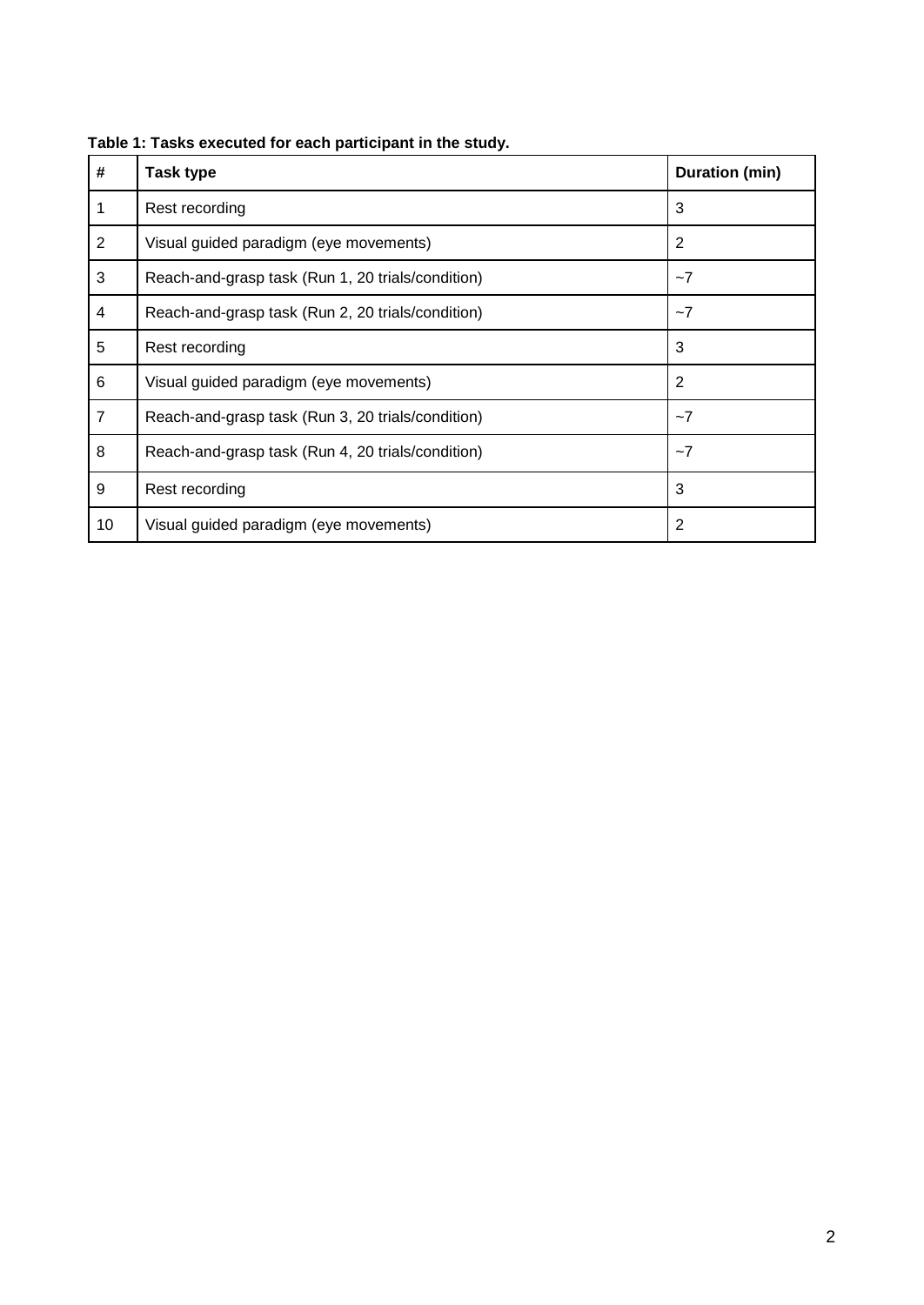### Dataset files description

All data sets are stored in mat format (Table 2).

#### **Table 2: Filename format for every recording system.**

| <b>EEG</b> recordings             | <b>Filename format</b>      |
|-----------------------------------|-----------------------------|
| Gel-based electrodes recordings   | GXX (XX in range 1 to 15)   |
| Water-based electrodes recordings | VXX (XX in range 1 to 15)   |
| Dry-electrodes recordings         | $HXX$ (XX in range 1 to 15) |

Each participant file can be imported into Matlab/Octave. The workspace will then contain the following variables:

- signal: data matrix (channels, samples). Contains the EEG and EOG signals
- events: struct with fields
	- codes: array of event codes (1, events)
	- positions: array of indices in the signal data matrix (1, events)
- header: struct with fields
	- sample\_rate: int
	- runs: this indicates the task index and init/end of each recorded run in order of execution (10, 3)
	- o device type: hero/versatile/gtec
	- event\_codes: int array of all possible codes (Table 3)
	- event\_names: string array of all possible codes (Table 3)
	- channels\_eeg: int array of channels (indices of Signal)
	- channels\_eog: int array of channels (indices of Signal)
	- channels labels: string array of labels
		- EEG: standard positions
		- EOG:
			- EOG-R-Top: right eye, superior orbital
			- EOG-R-Side: right eye, outer canthi
			- EOG-R-Bottom: right eye, infra orbital
			- EOG-L-Top: left eye, superior orbital
			- EOG-L-Side: left eye, outer canthi
			- EOG-L-Bottom: left eye, infra orbital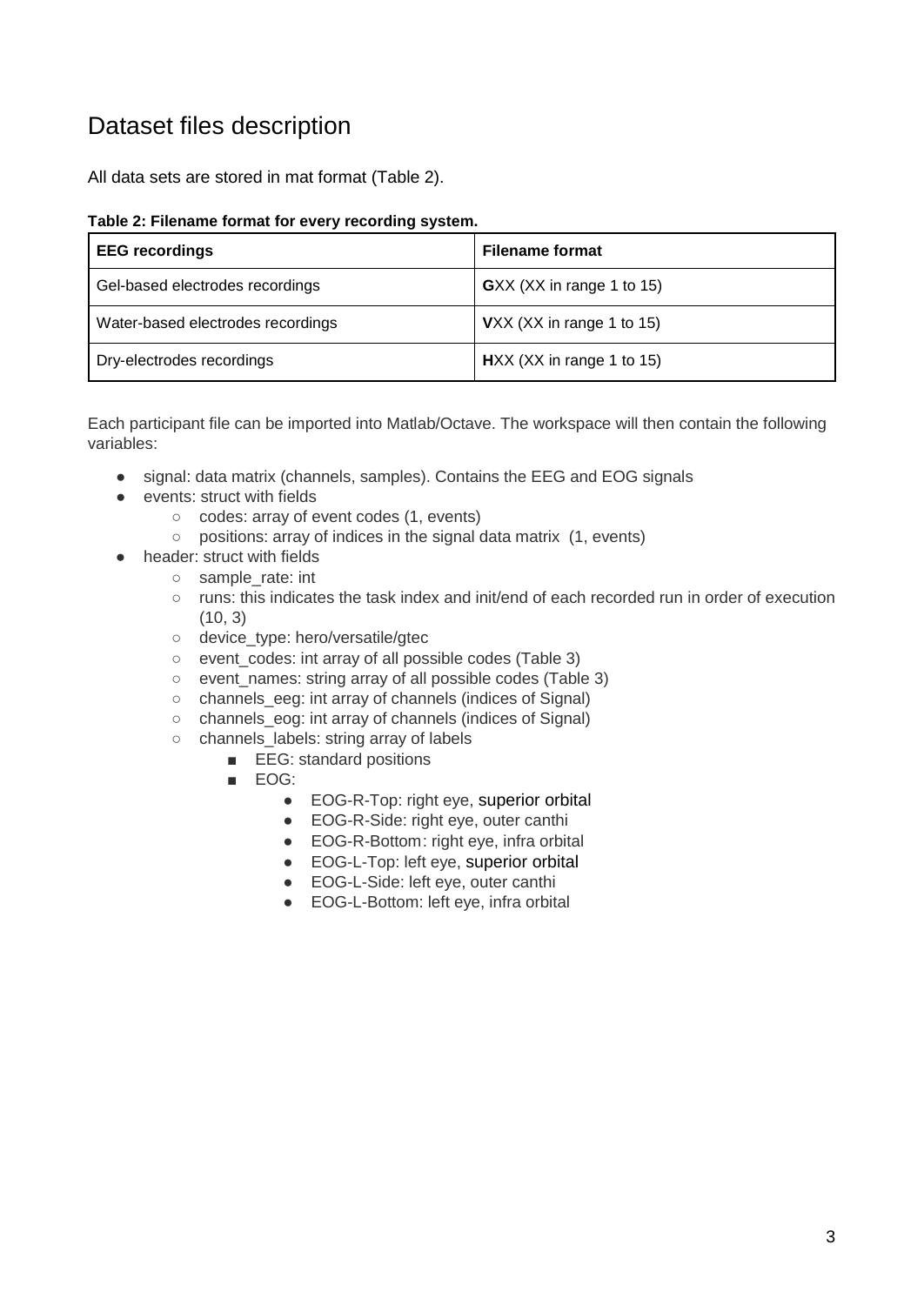#### **Table 3: Event codes.**

| <b>Movement-related codes</b> |                                  |  |  |  |
|-------------------------------|----------------------------------|--|--|--|
| 503587                        | palmar grasp, movement onset     |  |  |  |
| 501794                        | palmar grasp, grasp onset        |  |  |  |
| 534562                        | palmar grasp, grasp offset       |  |  |  |
| 503588                        | lateral grasp, movement onset    |  |  |  |
| 501795                        | lateral grasp, grasp onset       |  |  |  |
| 534563                        | lateral grasp, grasp offset      |  |  |  |
| <b>Resting data codes</b>     |                                  |  |  |  |
| 768                           | resting onset                    |  |  |  |
| 769                           | resting offset                   |  |  |  |
| Visual guided paradigm codes  |                                  |  |  |  |
| 10                            | vertical eye-movements, onset    |  |  |  |
| 11                            | vertical eye-movements, offset   |  |  |  |
| 12                            | horizontal eye-movements, onset  |  |  |  |
| 13                            | horizontal eye-movements, offset |  |  |  |
| 14                            | eye blinking, onset              |  |  |  |
| 15                            | eye blinking, offset             |  |  |  |